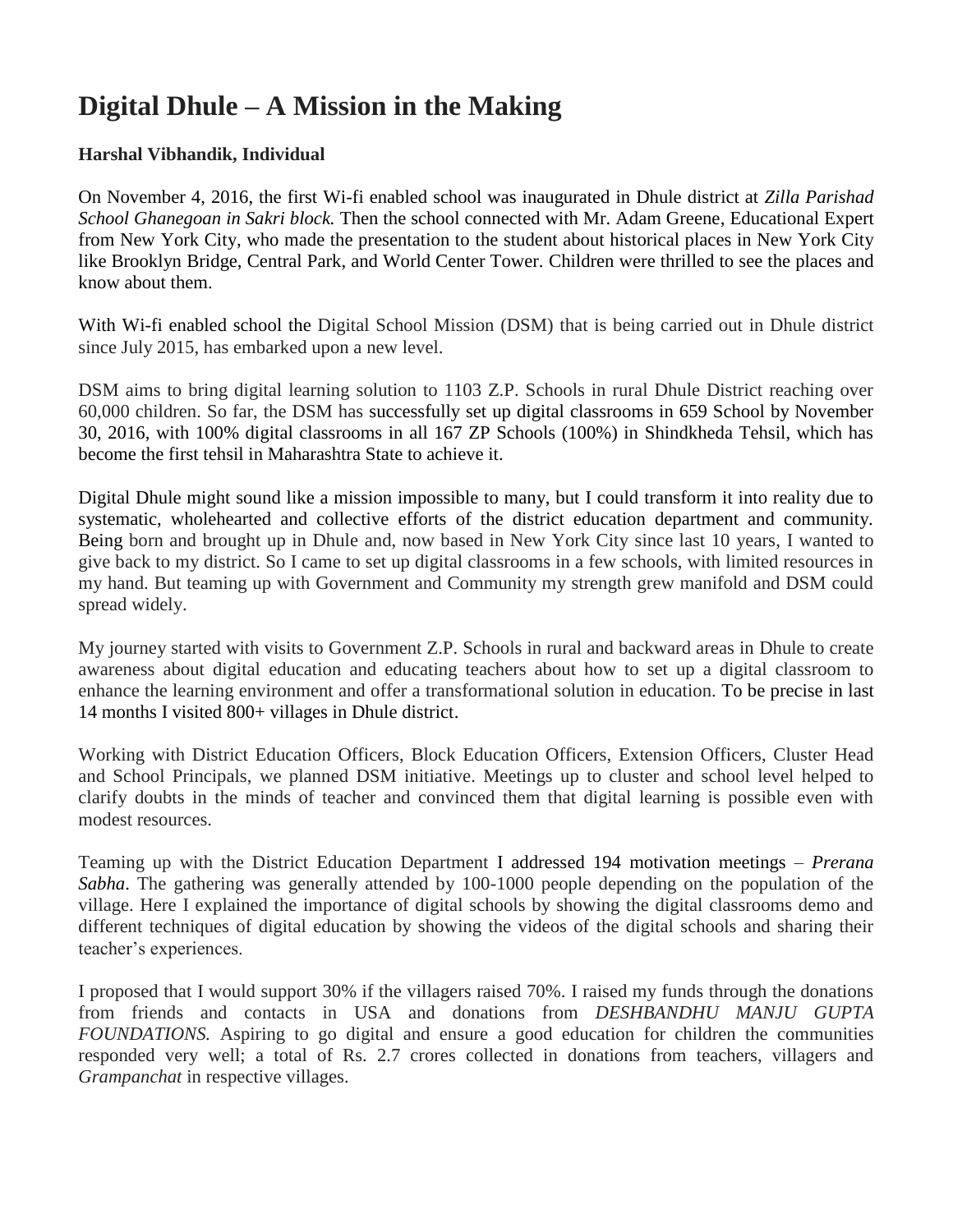Under the guidance of Block Development Officer (BDO), Education Officer (EO) and Block Education Officer (BEO) we also conducted the meetings of *Gram Sevak* in *Sakri* and *Shirpur taluka* to guide and motivate them to provide funds for Digital Classrooms for ZP Schools, through PESA funds for Non-TSP areas. The government provided the facility to *Grampanchayat* to spend 25% of the fund received by Grampanchayat under PESA act for Education. *Grampanchayat* contributed more than Rs. 38 lacs for Digital classroom so far.

The best part of the initiative is that it does not offer a ready-made package for everyone, but accommodates needs of every school. By organizing cluster level meetings with Principals a suitable plan for in each school was made. Digital classrooms were set up with respect to the number of student, availability of electricity and villagers' capability to donate the fund for the digital classroom in the school.

Thus a school with small student strength and limited resources could start with the tablet; an 8'-10' tablet costs around Rs. 8000-10000. The schools with a large number of students can go for a projector with interactive features or integrated computer, which would cost from Rs. 50,000 to Rs. 1,00,000 roughly. Because of my expertise, I offered the options and enabled the community and teachers to make decisions and also do the purchasing themselves.

In Dhule the digital teachers now uses the tablet, TV or Projector screen to display and write most notes and work in class. They use digital resources like Educational software, Apps, videos, visuals, and music and have their students use them.

We would like to empower the teachers to use the vast array of electronic information sources online to create customized materials for classes. This individualization and personalization of course content enables the teacher to work on his students' strengths & weaknesses and provide a more customized approach to curricular development and delivery than is possible with a "one-size-fits-all" textbook driving the curriculum.

#### *Photos attached –*

*1. Mr. Nand Kumar, Principal Secretary, Education Department with Harshal Vibhandik, teachers, students and community members in Ghanegoan, Dhule*